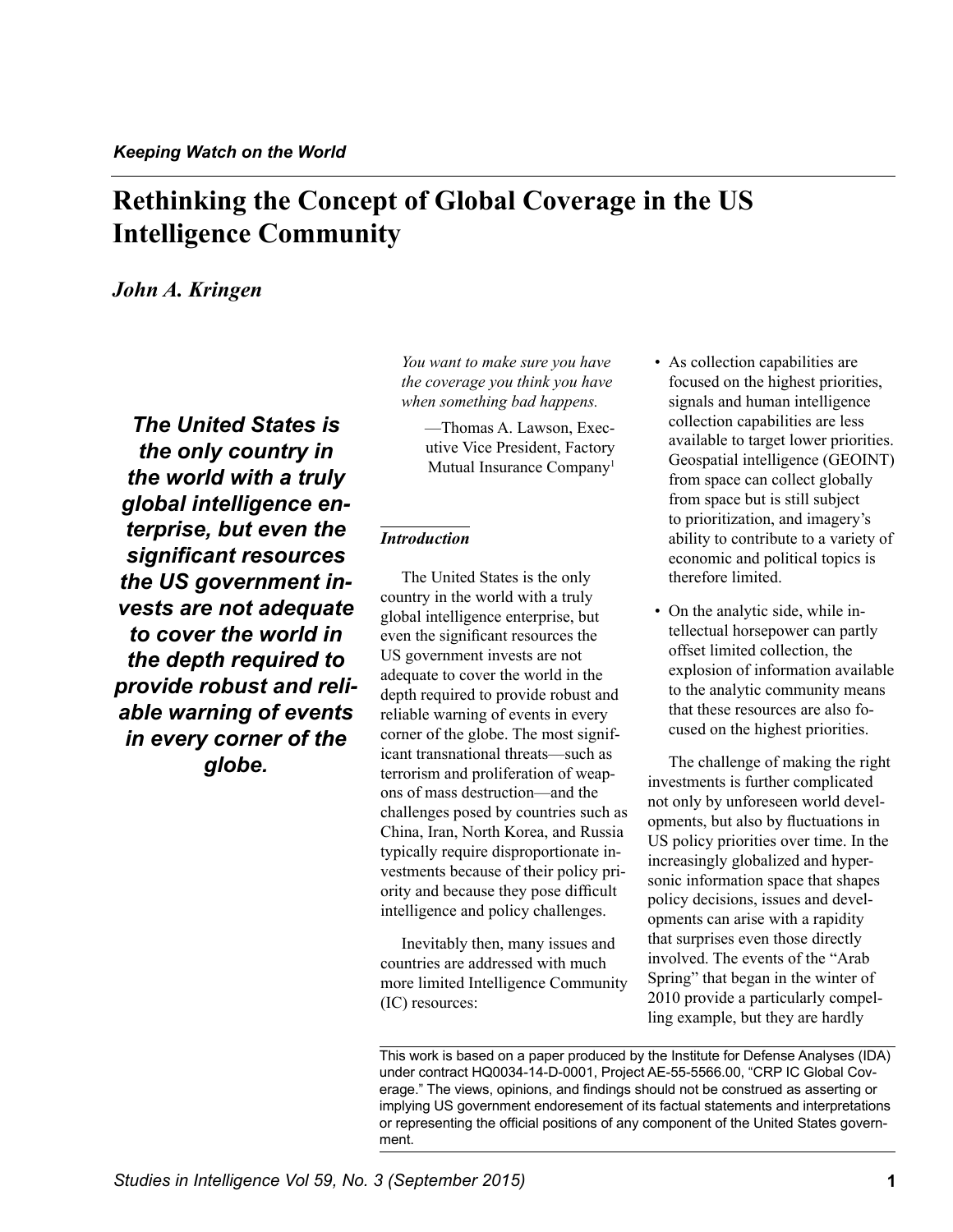unique. Natural disasters, humanitarian crises, and low-level insurgencies can quickly move from background

noise to center stage. Consequently, at any given point in time, the attention policymakers focus on an issue may reflect neither last month's policy agenda nor long-term assessments of US strategic interests.

v v v

### *The Origins of the Concept of Global Coverage within the IC*

In the wake of the demise of the Soviet Union in 1991, the IC was forced to come to grips with two unpleasant realities: in the absence of the single, looming Soviet threat, the challenge of allocating intelligence resources had become more fluid and complex, and the resources committed to the intelligence enterprise were being reduced. To address these two challenges, the Clinton administration in 1995 produced guidance for the IC in the form of Presidential Decision Directive 35, "Intelligence Priorities" (PDD-35).<sup>a</sup> The document

identified the following as the IC's top intelligence priorities (labeled as tiers)—in descending order:

- Crisis situations, including support to US military operations.
- Countries that threaten regional stability or pose significant threats to US interests, including "rogue" states.
- Transnational threats, such as drug trafficking, terrorism, and weapons of mass destruction.

While PDD-35 provided a reasonable first-cut at a framework for prioritization, its application almost immediately raised questions about IC responsibilities for issues and countries not identified as priorities within the framework. To accommodate the need to prepare for and respond to requirements beyond those designated as the policymak-

ers' highest priorities, the PDD-35 framework was adjusted in October 1996 to include "global coverage." As Acting Director of Central Intelligence (DCI) Tenet stated in his 1997 Worldwide Threat briefing, "there will be no relief from the sort of crises that appear suddenly and do not fit the traditional role."<sup>[2](#page-9-1)</sup> To deal with these sorts of circumstances, he stated, "We will be providing global coverage—including a capacity to surge during crises…."

Subsequent statements by IC leaders have reiterated this view. For example, Director of National Intelligence (DNI) John Negroponte in his 2007 Annual Threat Assessment noted, "it is not too much of a stretch to say that events anywhere can—and often do—affect our interests and the security of our nation and our people. As a result, the Intelligence Community must maintain global coverage.["3](#page-9-2)

v v v

### *The Key Elements of the IC's Approach to Global Coverage*

The IC has handled the challenge of global coverage primarily as an issue of managing scarcity in collection and analytic resources. Lower priority challenges are allocated fewer—and a reduced range—of collection resources.

Likewise, while some efforts are made to ensure a base level of analytic investment, even where clandestine collection is absent, the analytic level of effort against lower priority issues and countries is reduced. Given the diverse set

of missions and departmental responsibilities that member agencies of the IC have, execution of global coverage tends to have a significant "coalition of the willing" aspect as individual intelligence components balance global coverage

a. The directive was issued in March 1995, at the end of a nearly two-year effort to rework the Cold War requirements process begun under the leadership of DCI James Woolsey. See Douglas Garthoff, *Directors of Central Intelligence as Leaders of the U.S. Intelligence Community, 1946–2005*, (Center for the Study of Intelligence, 2005) 227–28.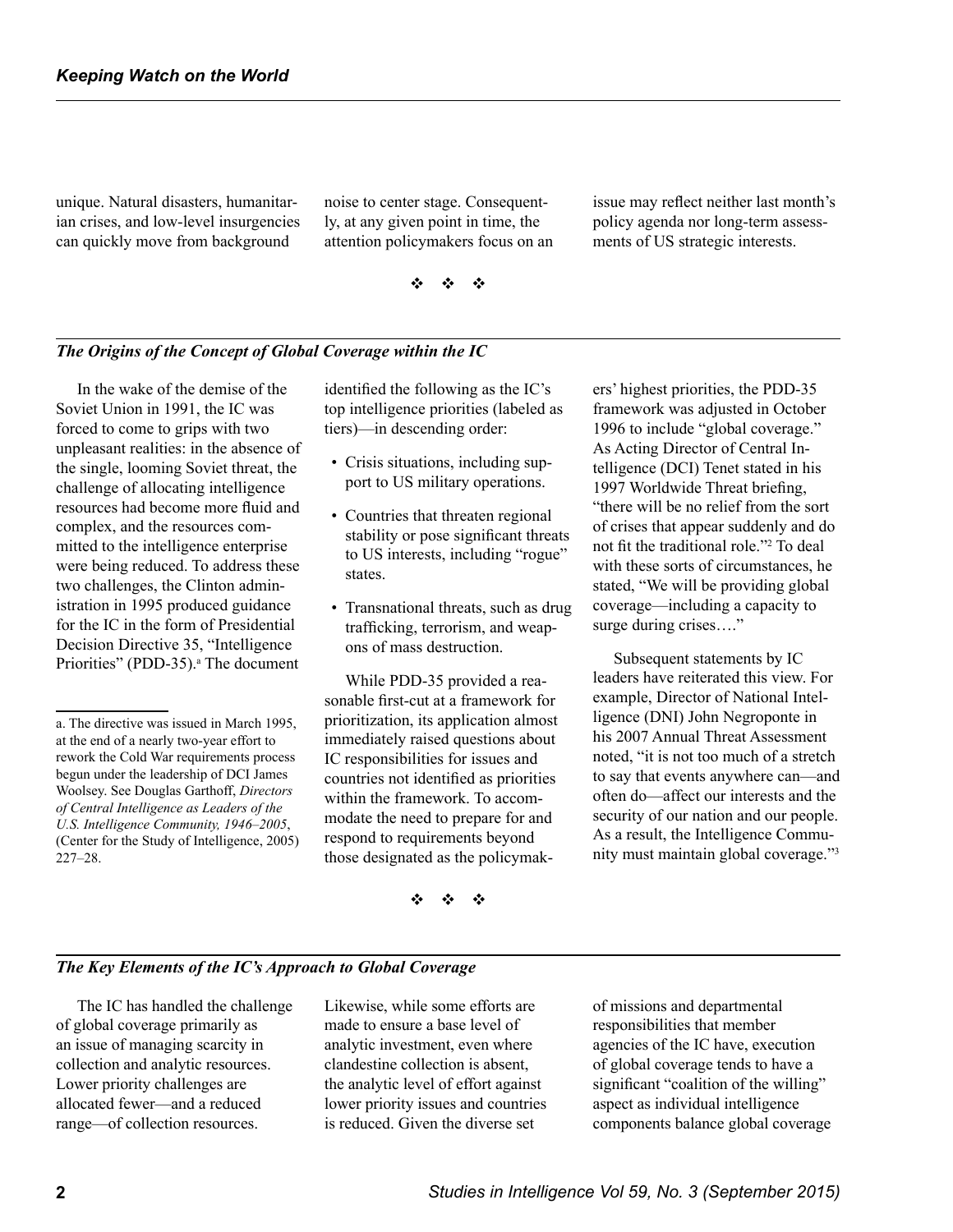responsibilities against their other priorities. The danger of this approach is the intelligence equivalent of "the tragedy of the commons," in which investment in developing a sufficient baseline of insight into future threats gets short shrift.

### *Improved Prioritization of Resources*

Given the need to prioritize the use of intelligence resources, one prominent feature of the IC's approach to global coverage has been the effort to improve the prioritization framework and interagency processes for making allocation decisions. The most prominent result of this effort has been the National Intelligence Priorities Framework (NIPF), which was promulgated by the DCI in 2003 and later adopted by the DNI in  $2005.<sup>4</sup>$  $2005.<sup>4</sup>$  $2005.<sup>4</sup>$  The NIPF assigns priorities to intelligence targets, and the heads of IC elements are directed to ensure "that IC element planning, programming, and budgeting activities and the allocation of collection and analytic resources are informed by the NIPF."<sup>5</sup>

Given that the diverse agencies of the IC have specific mission and departmental support responsibilities, execution of this guidance varies among individual agencies. Over time, first under the DCI and later under the DNI, a number of interagency mechanisms have been developed to facilitate transparency and coordination across agencies in implementing NIPF priorities. At a minimum, the goal has been to ensure that as agencies make their own prioritization decisions, they can do so with knowledge of the allocation decisions of other IC elements. At most, the intent is to enhance the return on investment on a limited portfolio of collection and *Open-source intelligence (OSINT) has been identified within the IC and by external commentators as the principal collection resource for helping the IC meet its global coverage responsibilities.* 

analytic resources through improved coordination and some burden-sharing. Nonetheless, it is fair to say that at any given point in time the allocation of resources within the IC only imperfectly models the NIPF.

### *Open-Source as Gap Filler*

Since the formulation of the global coverage concept, open-source intelligence (OSINT) has been identified within the IC and by external commentators as the principal collection resource for helping the IC meet its global coverage responsibilities. Among the cited virtues of OSINT are its low cost, ability to quickly turn to the developments of any given day, and potential as a cuing mechanism for more costly intelligence-collection assets.<sup>6</sup>

Within the IC, the Open Source Enterprise  $(OSE)^a$ —established by the DNI in 2005 as the Open Source Center and successor organization to CIA's Foreign Broadcast and Information Service (FBIS)—has the lead role for OSINT within the community. It regards global coverage as an area in which it makes a particular contribution. While OSE is the premier player in the open-source arena, these sorts of capabilities are widespread throughout the IC and other elements of the US government.

In more recent years, with the rapid development of a variety of social media platforms, open-source collection has been broadened beyond traditional media sources (e.g., newspapers, television, and radio) and now gives particular attention to exploitation of various kinds of social media (e.g., Facebook, Twitter, You-Tube—and their counterparts in other countries). In its FY12 Business Plan, the National Open Source Committee (an ODNI organization that brings together senior IC officers to guide Community-wide open-source collection) noted the importance of monitoring social media:

*Social media is a "game changer" in gauging global societal and political developments, providing an unprecedented opportunity to gain insights into public sentiment, trends, and even leadership intentions. Monitoring the pulses of various populations via social media will increasingly provide the IC with a greater warning capability and a better sense of over-the-horizon issues.*[7](#page-9-6)

### *Tools for Improved Warning*

Over the years, interest in and attention to the application of formal analytic methods and approaches to warning by the analytic components of the IC have generally been limited. In the 1980s, for example, the CIA's Directorate of Intelligence (DI)<sup>b</sup> conducted quarterly assessments based on judgments about a common set of indicators—of the prospects for instability in countries around the world. Since 1994, the directorate

a. The organization's name was changed from Open Source Center in July 2015.

b. The directorate was renamed the Directorate of Analysis in the spring of 2015 in a CIA-wide reorganization.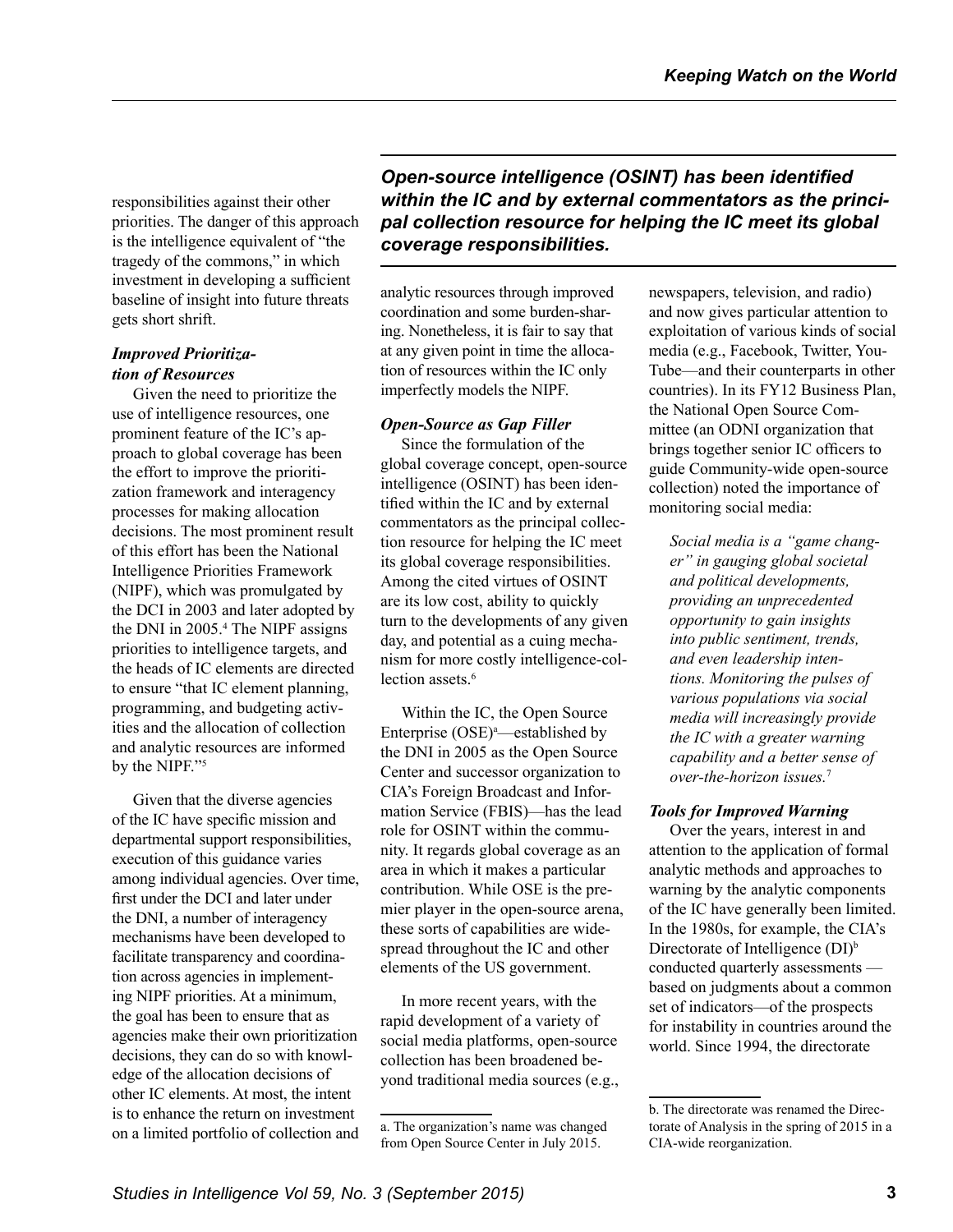# *Most intelligence agencies regard "outreach" programs that engage academics and other private sector experts as important tools.*

has sponsored the Political Instability Task Force (PITF), which has developed models, based on open-source information, to forecast the long-term risk of political instability around the world.

But in the wake of the Arab Spring and amid the growing difficulties the analytic community has in making sense of ever-increasing volumes of information, interest in more formal approaches has increased. While development of such tools is not uniquely focused on global coverage, the IC is moving to improve its ability to provide warning under programs sponsored by the ODNI's Intelligence Advanced Research Project Activity (IARPA) and at individual agencies. The 2014 ODNI *National Intelligence Strategy*  notes, "continued IC vigilance will be required to maintain global coverage of conflicts as they arise and potentially threaten US interests."<sup>8</sup> The *Strategy* later pledges that "the IC will expand its use of quantitative analytic methods" and develop "capabilities for dynamic horizon-scanning and discovery to assess changing and emerging conditions.["9](#page-9-8)

Two IARPA programs illustrate the kind of capabilities that the IC and outside researchers are seeking to develop:

• The Open Source Indicators (OSI) program, which was established in 2011, seeks to develop and test novel methods to help analysts anticipate such significant events as political crises, economic instability, mass violence, and various types of humanitarian

crises through the application of innovative statistical methods to evaluate publicly available data. [10](#page-9-9) One research focus for this effort is the ability of social media to track and assess the evolution of social disorder.<sup>[11](#page-9-10)</sup>

• The Aggregative Contingent Estimation (ACE) program, which is based on the concept of "the wisdom of crowds," seeks to improve the accuracy of judgment-based forecasts by aggregating many independent judgments. As part of this effort, IARPA has launched a large-scale forecasting tournament designed to monitor the accuracy of probabilistic forecasts about future developments around the world.<sup>[12](#page-9-11)</sup> The data from this tournament will be used to identify priority areas for research, including training, statistical approaches to improve the accuracy of expert forecasts, and identifying the attributes of those who have greater forecasting success.

### *Expanding the Pool of Expertise and Information*

Despite more limited access to collection capabilities and a smaller personnel base, the analytic components of the IC responsible for global coverage topics have undertaken efforts to leverage external resources for information and insight. Most intelligence agencies regard "outreach" programs that engage academics and other private sector experts as important tools to augment internal expertise, solicit alternative views, and broaden the information base for their own research. Bringing private sector experts in for consultations, hosting conferences, and commissioning tailored research projects are typical ways of augmenting IC expertise. The DNI's National Intelligence Council (NIC) and State Department's Bureau of Intelligence and Research (INR) are particularly active in outreach endeavors.

IC components responsible for global coverage also take maximum advantage of the broader pool of expertise and information that resides within the US government as a whole. In areas of the world where clandestine collection is limited, reporting from US embassies and consulates provides a baseline of information that the IC relies on. Beyond State Department reporting, global coverage is a periodic topic for dialogue between the IC and others, such as defense attaches, who have the ability to overtly collect information through their normal duties.<sup>13</sup>

Finally, as it does with any intelligence requirement, the IC seeks to engage friendly foreign intelligence services that can assist—either through collection or analysis—in meeting US global coverage requirements. Such services are likely to have more robust interest in monitoring developments in their immediate neighborhoods and hence may be more willing and able to devote resources to an issue the United States regards as a lower priority. For some US agencies and their foreign partners, these relationships have been formalized into longstanding sharing agreements. For example, the National Geospatial-Intelligence Agency (NGA) has close working relationships with its counterparts in the United Kingdom, Australia, and Canada that allow the US Intelli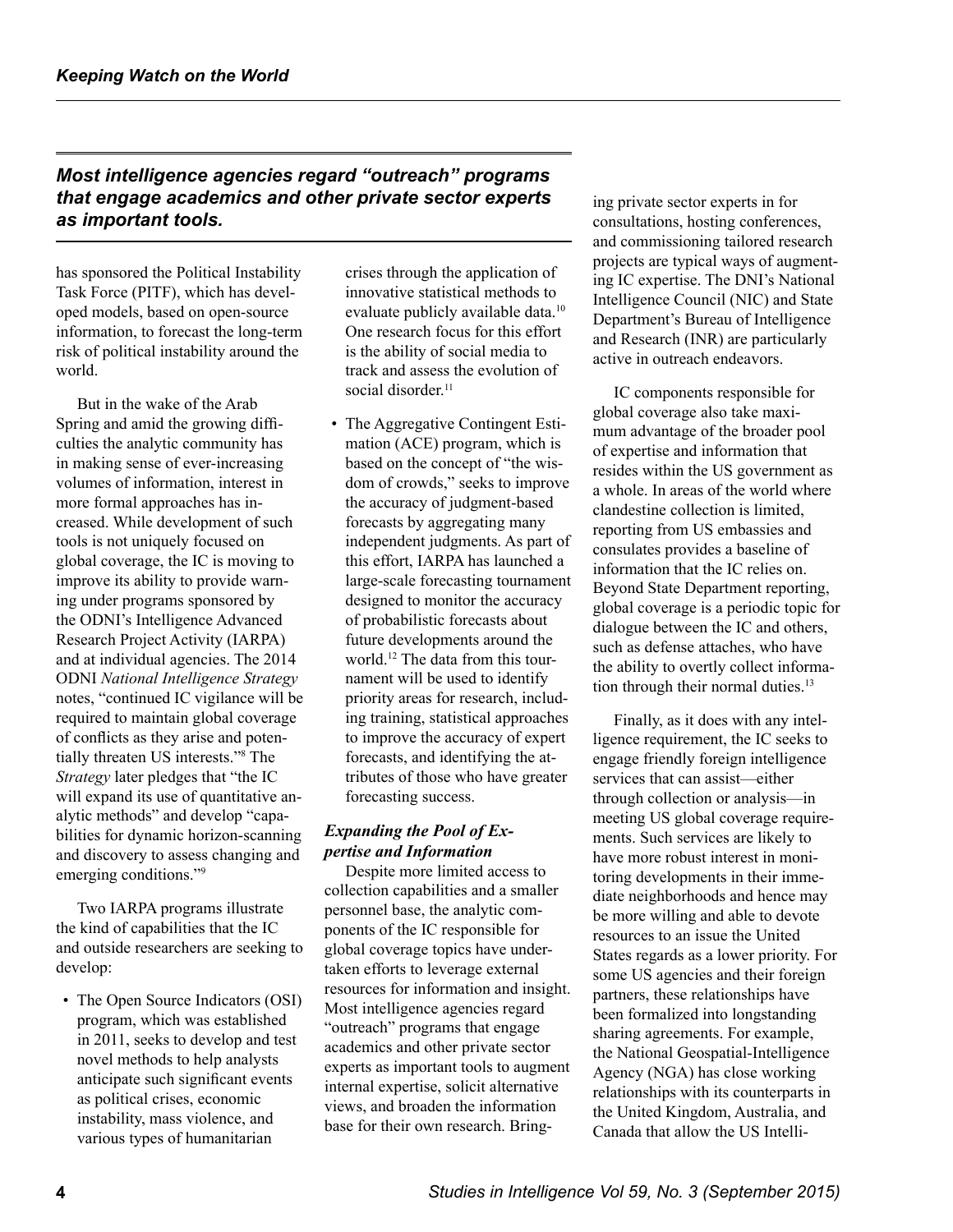gence Community to capitalize on these organizations's capabilities to meet global coverage and other requirements[.14](#page-9-13)

# *Facilitating Global Agility*

An enduring concern regarding global coverage accounts is the IC's ability to foresee and to respond rapidly to developments in countries allocated limited collection and analytic resources. Congressional concern about IC post-Cold War missions was already high before PDD-35 was issued in 1995, with two parallel congressional inquiries, one a bipartisan presidentially authorized commission composed of House and Senate members and one composed of staff members of the House Permanent Select Committee on Intelligence (HPSCI). Both would publish similarly titled reports addressing similar issues. The HPSCI staff study, *IC21: The Intelligence Community in the 21st Century,* devoted a chapter to the subject of global agility, which examined the IC's "surge" capability, noting:a, [15](#page-9-14) 

# *But the risks remain: Surprise is more likely in areas in which fewer resources have been applied.*

*"Surge" capability can be defined very broadly, including the ability to: move resources quickly to address immediate, usually ad hoc, needs; augment existing capabilities from outside the IC; and, improve responsiveness of resources by building more flexible options for collection.* 

A number of developments since the staff report have improved the IC's agility in responding to global crises around the world. The IC now has in place much more robust and interconnected information networks than was the case in the late 1990s. Consequently, the ability to share information and collaborate analytically in a crisis is now significantly greater, and there are more incentives to do so. At the organizational

of the United States Intelligence Community, and its report was entitled *Preparing for the 21st Century: An Appraisal of U.S. Intelligence—Report of the Commission on the Roles and Capabilities of the United States Intelligence Community.* 

v v v

level, the HPSCI staff's concerns about the then-DCI's authority to "surge" resources are less pertinent in the post-2005 IC world, with the institution of the DNI and a continuing series of initiatives to improve integration across the Community. Moreover, efforts have been made at individual agencies to improve the ability to respond to emerging global contingencies.

Nonetheless, progress is less clear with regard to other aspects of agility the HPSCI report raised. Whether the IC maintains an adequate global "base" of knowledge to facilitate an effective response to an unanticipated crisis is questionable; it is largely assumed that for the lowest priority topics, OSINT and diplomatic reporting will be sufficient. Likewise, despite the dramatic increases in contractor support to the IC since 11 September 2001, making use of knowledgeable external resources to augment IC capabilities on historically low-priority issues is still a budgetary challenge.

### *IC's Current Approach to Global Coverage: Necessary but Insufficient*

The five elements of the IC's approach to global coverage noted above have merit and should be continued. Still, it is unlikely they will result in a systematic improvement in warning about significant developments in lower tier countries, particularly in a period when intelligence budgets are under pressure. Consequently, reliance on those elements

alone poses significant risks both to US interests and to the IC's reputation if failure to anticipate future developments on presumed low-priority issues forces policymakers and the IC to scramble for responses. At the same time, such failure inevitably will leave policymakers disappointed in the IC's performance, notwithstanding their claims over the years

that they understand the implications of the resource allocations the IC must make.

Particularly in periods of budget stress, implementation of a systematic process like the NIPF to frame decisions about the allocation of scarce resources is clearly necessary. But the risks remain: Surprise is more likely

a. The bipartisan panel was called the Commission on the Roles and Capabilities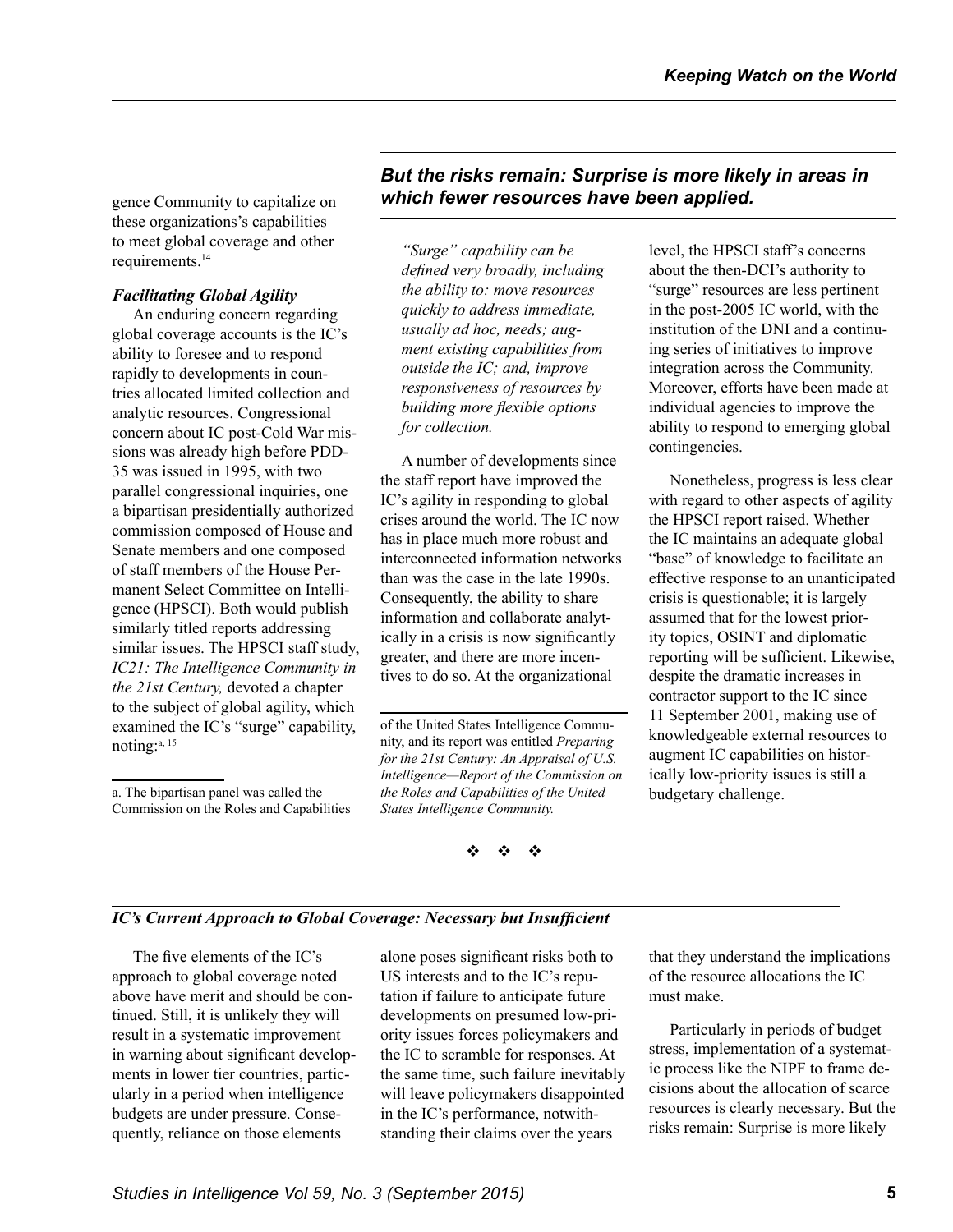# *The social nature of open-source information suggests that significant investments need to be made in mapping these sources.*

in areas in which fewer resources have been applied.

On the collection side, IC capabilities have always been tantamount to taking samplings of reality—some streams reporting on leadership and political situations, some on societal circumstances, some on military capabilities, and so on. Reducing the range of collection (and thus the amount of "sampling") inevitably constrains understanding of developments in the place of interest.

On the analytic side, having a limited talent pool working on issues of lower concern to policymakers increases the likelihood analysts will stick to existing lines of analysis and reduces the likelihood that analytic judgments will be challenged and tested by peers and management. Moreover, it is unrealistic to expect that for lower priority topics there will always be an experienced, fully trained and developed analytic work force ready at a moment's notice to take on a new crisis.

As noted above, OSINT has long been appreciated in the analytic community, and the increased volumes of publicly available information and the emergence of social media have added to its value. Nonetheless, OSINT has its limitations. As one study on the use of news reporting to track the "swine flu" pandemic noted, "News is not a mere representation of an external reality, but rather a social product; news volume frequently does not neatly parallel scientific risk assessments."<sup>[16](#page-9-15)</sup> This observation is obviously not limited

to either epidemiology or scientific risk assessments.

The social nature of open-source information suggests that significant investments need to be made in mapping these sources. Illustrative in this regard is a study that examined the use of public media to track the outbreakof diseases.<sup>17</sup> It highlighted two particular limitations. First, the level of reporting reflected resource decisions by news media organizations coverage, for example, declined over weekends and holidays. Second, there were indications that reporting on one disease could "crowd out" reporting on other diseases, but those effects were disease-specific. a Interpreting data suffering from such biases is a challenge. Likewise, a problem in the interpretation of social media is that only a limited amount of research has been conducted to develop approaches to sampling social media data sets.<sup>18</sup> And there is the challenge of understanding how attitudes expressed online are trans-lated into offline behavior.<sup>[19](#page-9-18)</sup>

Given these kinds of complexities, the development of quantitative tools to analyze social media and other sorts of open-source information is likely to take some time, and the insights that emerge may not be generalizable from one issue to another. As one study conducted under IARPA's OSI program observed on the use of OSINT to forecast civil unrest, context matters[.](#page-9-19) $20$  The need

to incorporate context either through improved analytics or through human interpretation, as former Open Source Center Director Doug Naquin and others have argued, will be critical. $b, 21$ 

Moreover, the application of big data analytics to intelligence questions raises a host of issues that are less important in the commercial world. Divining the intentions and actions of government actors is often key. Many governments and other political organizations have programs to manipulate what appears in the public domain, including social media, to shape opinion in their own and other countries. Russia, for example, has an aggressive information warfare program to misrepresent its activities and intentions and plant false rumors around the world.<sup>[22](#page-9-21)</sup> Consequently, there is a significant need for US government entities to develop and continuously improve upon capabilities to conduct credibility analysis of social and other media that report on issues of importance to intelligence, such as the use of chem-ical weapons in Syria.<sup>[23](#page-9-22)</sup>

Finally, the IC's efforts to broaden the range of information and expertise on global coverage issues are on the mark, but the result is likely to resemble more a patchwork quilt than a reliable safety net because the partners the IC is engaging have their own priorities and capability limitations:

a. The same challenges apply to quantitative exploitation of classified information. Both resource constraints and "crowding out" influence classified reporting streams.

b. Indeed, some have argued that such metaphors as "horizon scanning" using big data imply that "finding faint evidence of possible futures is actually rather easy" when it is not. See Pierre Rossel, "Beyond the Obvious: Examining Ways of Consolidating Early Detection Schemes," *Technological Forecasting & Social Change* 78 (2011): 375–85.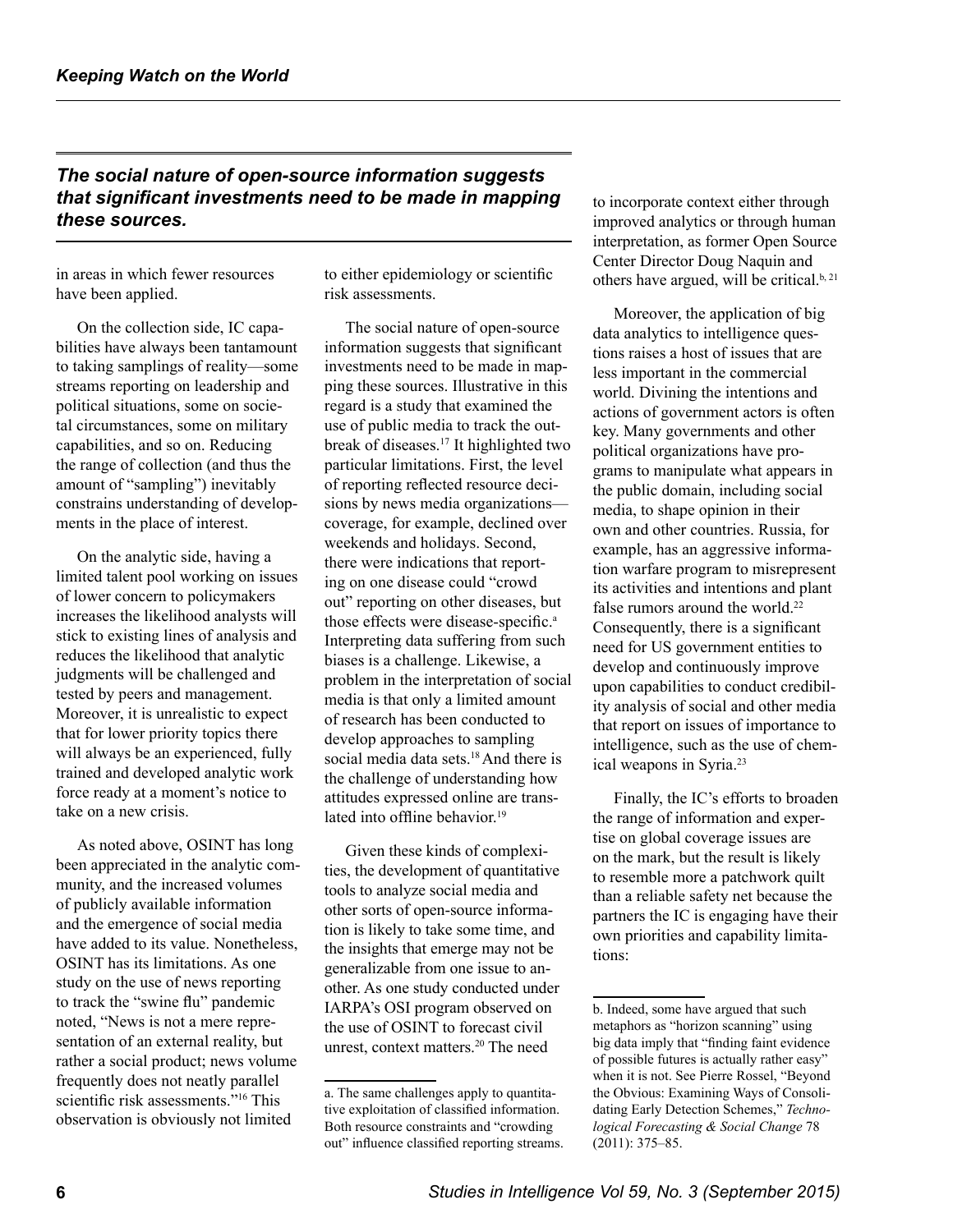• With regard to outreach to academia, for example, the opportunities for significant expansion of such ties may be limited. A recent survey of what current and former national security decisionmakers (including representatives from the IC) want from academic experts in international relations field found significant gaps between policymaker expectations and academic research interests and capabilities, both in terms of substantive areas of interest and research approaches.<sup>24</sup> Perhaps as a consequence, US scholars' engagement in nonacademic consulting is significantly below that of scholars in countries such as France and Israel.

*Given the diversity of issues the IC is expected to follow and significant differences in the amount of information available on those issues, some challenges will be more difficult than others.*

- While more can probably be done to elicit insights from non-IC colleagues in the US government, these organizations face their own resource challenges, and there is little reason to expect they will be more forward-leaning than the IC in reporting on lower priority topics.
- With regard to foreign intelligence as sources of assistance for the global coverage mission, a variety of constraints exist. Most of these services are smaller and less

resourced. Their willingness to assist in filling global coverage requirements can shift as their own priorities and resources change. In addition, their willingness to work with US agencies can also be buffeted by broader political dynamics.

The result is that these and similar efforts, while certainly valuable in specific cases, are unlikely to provide more than a partial offset to limited US collection and analytic resources.

v v v

### *Adjusting the Current Paradigm*

If the IC's current approach to global coverage is necessary but insufficient, what else can the IC do? The core dilemma of global coverage is that it is unrealistic to expect the application of limited collection and analytic resources to yield levels of knowledge and insight comparable to what can be achieved for the highest priority intelligence targets.<sup>a</sup> In this context, there is likely to be significant value to examining the risk-management aspects of global coverage.

### *Expectations Management*

As DNI James Clapper has noted in a concept he labeled "immaculate collection," public expectations about the IC's performance tend to ignore risk, cost, and the potential for political embarrassment.<sup>25</sup> In this respect, a major challenge for global coverage is expectations management. While IC leaders have used the term numerous times in public briefings and documents since the mid-1990s, articulation of its specific goals and expected standards of performance has been negligible, at least in public.

In what specific terms is the IC covering the globe? At the low end of the scale, the 1996 HPSCI Staff IC21 report suggested the goal might be the development of an adequate information base on all countries and

issues as a platform on which the IC could surge when circumstances require. At the more ambitious end, the 2014 National Intelligence Strategy has the goal of improving the IC's "ability to foresee, forecast, and alert the analytic community … and convey early warning to national security customers to provide them the best opportunity for action.["26](#page-9-25)

What are reasonable standards of performance with regard to global coverage? Given the diversity of issues the IC is expected to follow and significant differences in the amount of information available on those issues, some challenges will be more difficult than others. For example, looking at the experience of Israeli intelligence with respect to Intifadas in Palestine, the victory of Hamas in

a. I am not suggesting that more intelligence resources applied to an issue *will always*  yield more knowledge and insight (that is why some intelligence problems are called "hard targets"), but that it is unreasonable to expect the same results *on average* when fewer resources are available.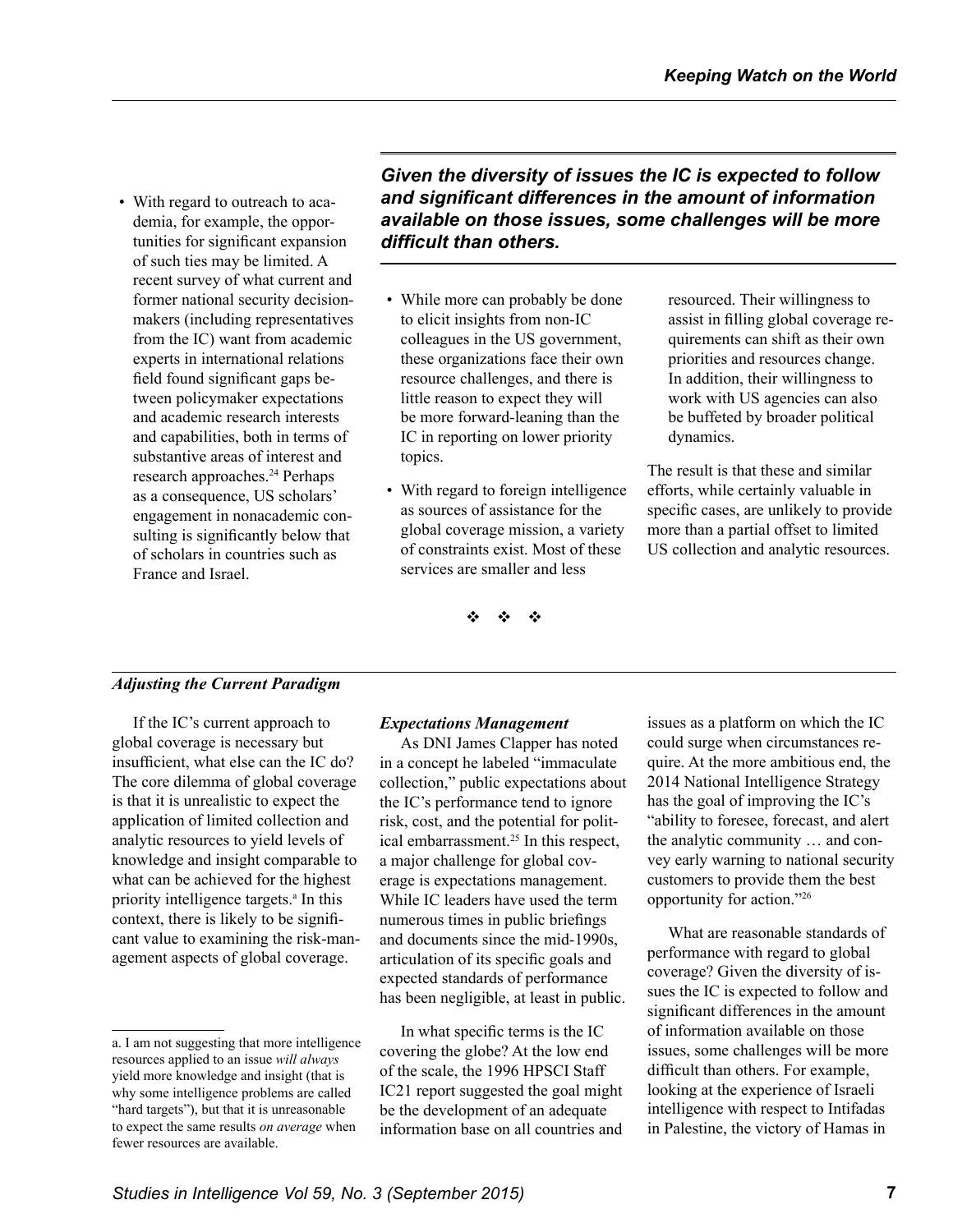# *A more complete mapping of the resources available in a crisis could provide insight into potential areas for investment.*

the 2006 elections, and the events of the Arab Spring in 2010–2011, one Israeli scholar argues that intelligence organizations have particular difficulty in tracking these sorts of social changes and predicting their political consequences.<sup>27</sup> Whether or not this particular observation is true, it would be helpful if the US Intelligence Community provided greater precision about its global coverage goals and at least some sense of what it can be expected to achieve.

### *More Systematic Assessment of Risk*

The agencies of the IC—in both operations and analysis—understand and apply the concept of risk to management of their activities. The types of risk that shape IC activities are wide-ranging and include operational risk (i.e., compromises of operations); analytic risk (i.e., making the wrong call); and political risk (i.e., a policy decision based on erroneous assessments or reporting). Likewise, the IC understands, perhaps more than most organizations, the costs that may result when critical information is not collected because of risk aversion.

Nonetheless, although operating in inherently risky circumstances and having rigorous risk-assessment processes in some areas such as security, the agencies of the IC fall short of being fully mature in their management of risk, at least as defined in the business literature on risk management: Businesses are completely aware of risk and proactive in their management of threats and opportunities through the application of sophisticated and detailed techniques.<sup>28</sup>

Given that a decision to allocate fewer resources is fundamentally a decision to accept risk, the IC needs to move beyond broad statements that simply acknowledge greater risk. There is no template for undertaking such assessments in the IC, but several approaches could be explored.

*Focus Expert Judgment on Global Coverage Risks.* The application of expert judgment is a standard technique in risk assessment.<sup>29</sup> Fortunately, the IC has at its disposal a wealth of substantive expertise on global coverage topics among the analysts who have responsibility for lower tier countries and issues. One approach would be to systematically survey those analysts about the prospects for game-changing developments in their countries, regions, or topics that would require the IC to significantly increase attention and resources allocated to the targets. These assessments could then be used as a basis for IC contingency planning. There may also be benefit in benchmarking such assessments against those who conduct political risk assessments in the private sector.

*Systematically Assess the Resiliency of Global Coverage.* Recently, scholars from several international think tanks called attention to the possibility that actors operating far below the level of formal institutions or outside established governance structures could have destabilizing effects in today's increasingly interdependent world—a phenomenon they labeled as "femtorisks.",<sup>[30](#page-9-29)</sup> These scholars argue that conventional risk-assessment approaches that rely on estimating

the probability and consequences of future events, are inadequate to deal with these sorts of challenges. Rather, it is preferable to focus on the resiliency of the organizations charged with dealing with them.<sup>,a</sup>

Applying this approach to the problem of global coverage suggests the need to look more deeply and systematically into the IC's ability to respond to crises in global coverage countries. Some of the relevant factors—for example, the number of analysts on an account or existing language expertise—are now scrutinized by the IC, but a meaningful assessment of resiliency would require that the net be cast much more broadly. Areas that would need to be assessed and integrated include the ability of different collection capabilities to respond in a crisis; the sufficiency of current databases (e.g., the Modernized Integrated Database); and the IC's real ability to leverage external resources, such as expertise in the private sector.

A more complete mapping of the resources available in a crisis could provide insight into potential areas for investment. One relatively inexpensive means to examine the IC's ability to respond to crises in global coverage countries would be to conduct table-top exercises with collectors, analysts, and decisionmakers (the military and policy communities) to examine the IC's ability to respond effectively in different scenarios.

a. The researchers explained they derived the word "femtorisk" from the terms "femtocell" and "picocell," in the field of cellular communications, where "femto-" describes a unit 15 orders of magnitude smaller than a pico unit. In short, a "femtorisk" is a seemingly very minute player on the global stage.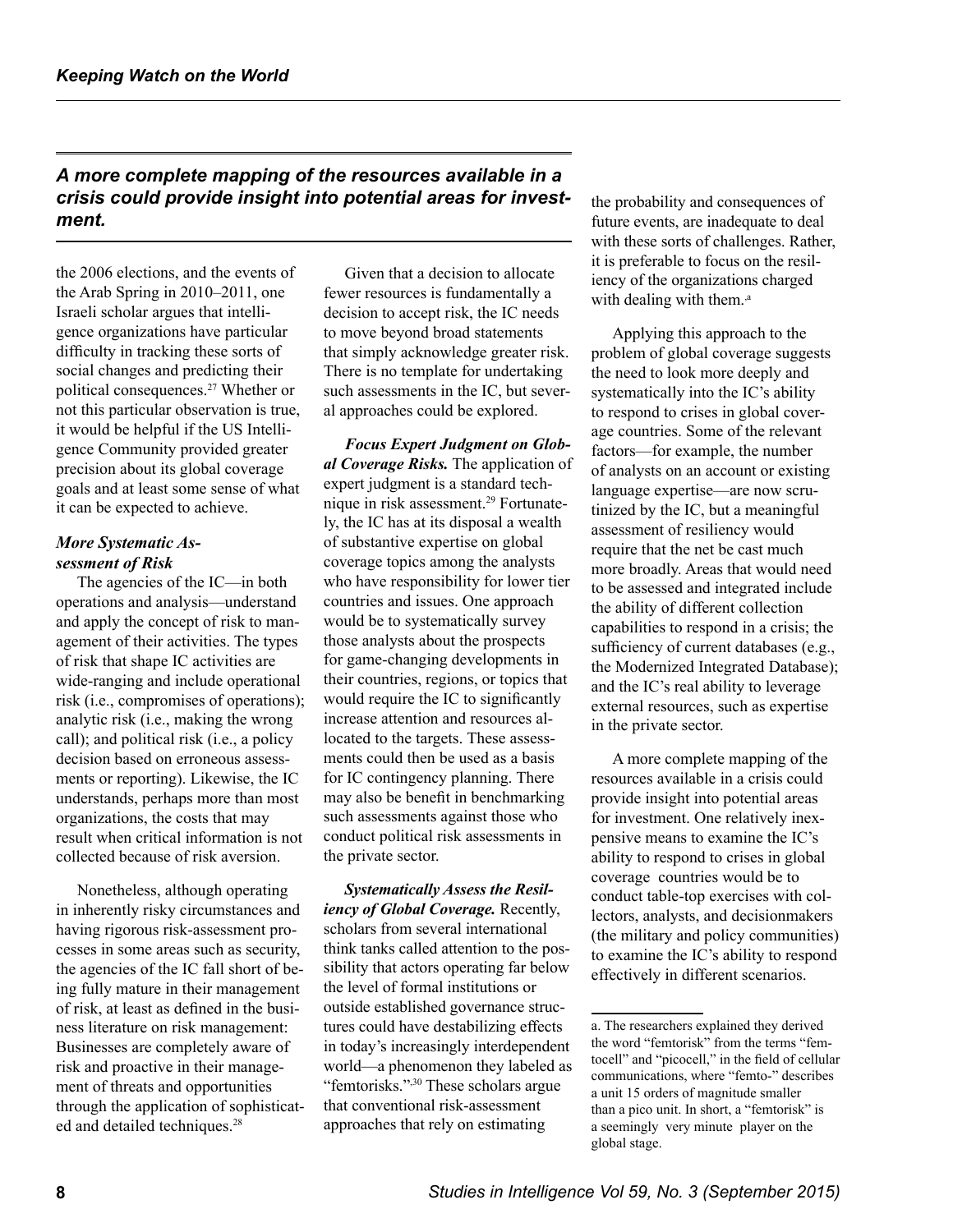Such exercises are common on high priority areas, but they seldom occur with global coverage issues.

# *Examining "Lessons Learned" From Past Global Coverage Crises*

While the risk of failure in forecasting adverse developments overseas is a known part of the global coverage challenge, less appreciated is the difficulty the IC sometimes has in knowing the thresholds at which these developments are likely to engage policymakers. Africa, for example, has over the years seen a variety of developments (e.g.,

*One of the recommendations of the WMD Commission that was not implemented was "the establishment of at least one not-for-profit research institute to serve as a critical window into outside expertise for the Intelligence Community."* 

government repression, humanitarian crises) that sometimes elicit dramatic policy responses and sometimes do not. The world's increasingly globalized and hypersonic information space appears to have introduced a significant element of uncertainty and volatility in policy responses to such developments. While research along this line would not fit easily into the

IC's mission set, a historical examination of thresholds for policy intervention could help inform IC risk assessments and planning processes related to global coverage. Table-top exercises involving policy people as noted above might be one avenue for exploring such questions.

v v v

### *Adjustments in Global Coverage Investment*

Beyond improving the IC's ability to understand and communicate more precisely about the risks the US government is accepting, improvements in risk assessments should make it possible for the IC to make more fine-grained adjustments in allocating resources to global coverage accounts. The often thin base of external global-coverage-related expertise the IC can call upon in a crisis may be something that can be tackled at modest cost:

- At a minimum, it would be worthwhile to do some surveys of external expertise in lower priority topic areas and begin preliminary engagements with those experts to establish a foundation for collaboration when it may be required.
- Along this line, it would also be worthwhile to explore the feasibility of taking better advantage of government capabilities outside

the National Intelligence Program through targeted investments. Possibilities to be examined include military components, such as the Joint Reserve Intelligence Centers, and the law enforcement community.

• More ambitiously, consideration should be given to establishing dedicated "knowledge broker" units outside the IC to facilitate the building of more permanent relationships between private sector researchers and experts within theIC. $31$  One of the recommendations of the WMD Commission that was not implemented was "the establishment of at least one not-for-profit research institute to serve as a critical window into outside expertise for the Intelligence Community."<sup>32</sup> The commission envisioned an organization not directly managed by the

IC whose principal mission was to serve as a vehicle to reach out to private sector experts, including those from academia, business, and Federally Funded Research and Development Centers. Given the more limited IC resources focused on lower priority countries and issues, global coverage would be a particularly useful focus for such an entity.

It may also be worthwhile to re-examine the analytic business practices for global coverage countries and issues. Currently, these accounts are largely handled as more thinly staffed versions of higher priority accounts. Given the more limited policy demand for reporting and analysis on global coverage issues, it may make sense to shift the focus of the analytic effort toward warning about game-changing developments and preparation for future contingencies.

 $\mathbf{v}$